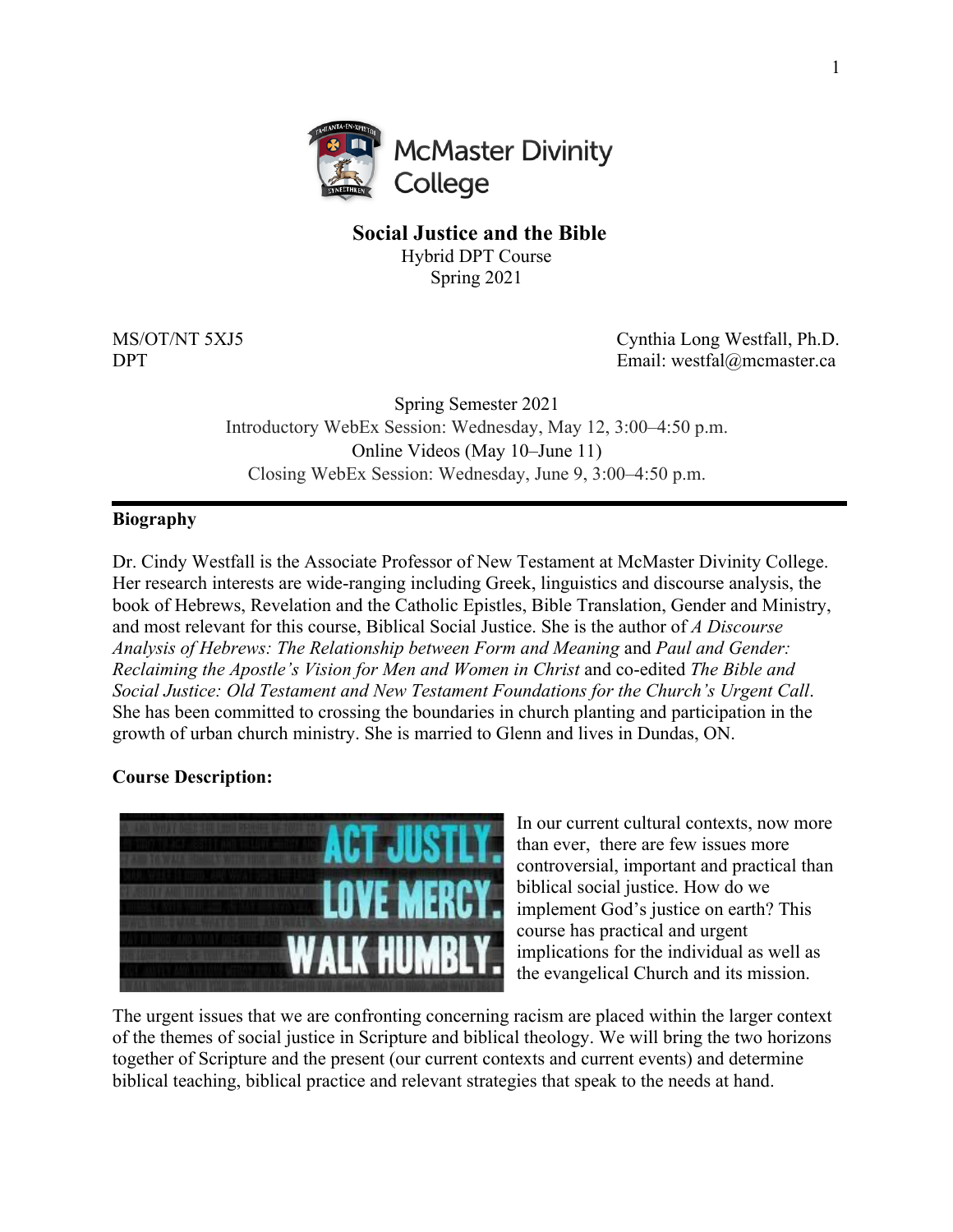This course will examine the biblical foundation for the definition and practice of social justice in the church, by exploring the Old Testament foundations, the theology and practice in the life of Jesus and the early church, and the challenges, opportunities and responsibilities for application in the contemporary Canadian, North American and global context. Content will be alternated with interactive activities of reflection and application. Each student will integrate the biblical content, course activities and field experience with their specialization.

# **Course Objectives**

Through the course work and assignments, the student will:

# *Knowing*

- Understand the biblical basis for the practice of social justice for the individual, the church, society and global contexts.
- Learn exegetical principles that bring the diverse horizons together of the Old Testament contexts, the New Testament contexts and our contemporary contexts.

# *Being*

- Be a person committed to personal and communal righteousness
- Be a person who integrates tangible connections between Scripture, theology and action through practice-led research.

# *Doing*

- Engage in issues of social justice through participation in different genres.
- Through reading and a paper, engage in practice-led theology that addresses your research question, and informs your practice of ministry in the area of social justice.

# **Core Texts**

# *Required*

Nardoni, Enrique. *Rise Up, O Judge: A Study of Justice in the Biblical World.* Grand Rapids MI: Baker Academic, 2001. 368 pp.

Westfall, Cynthia Long and Bryan Dyer. *The Bible and Social Justice: Old Testament and New Testament Foundations for the Church's Urgent Call.* Eugene, OR: Wipf & Stock, 2016.

Readings in the DropBox: Cynthia Long Westfall, "Male and Female: One in Christ: Galatians  $3:26 - 29."$ 

# *Recommended*

- Sider, Ronald J. *Rich Christians in an Age of Hunger: Moving from Affluence to Generosity*. Nashville, TN: Thomas Nelson, 2015.
- Tisby, Jemar. *The Color of Compromise: The Truth about the American Church's Complicity in Racism*. Grand Rapids, MI: Zondervan, 2019.

# *Textbook Purchase*

The bookstore will be open for in-person shopping by appointment only. Textbooks can be ordered ahead of time with free delivery by contacting Bernice at  $books@readon.ca.$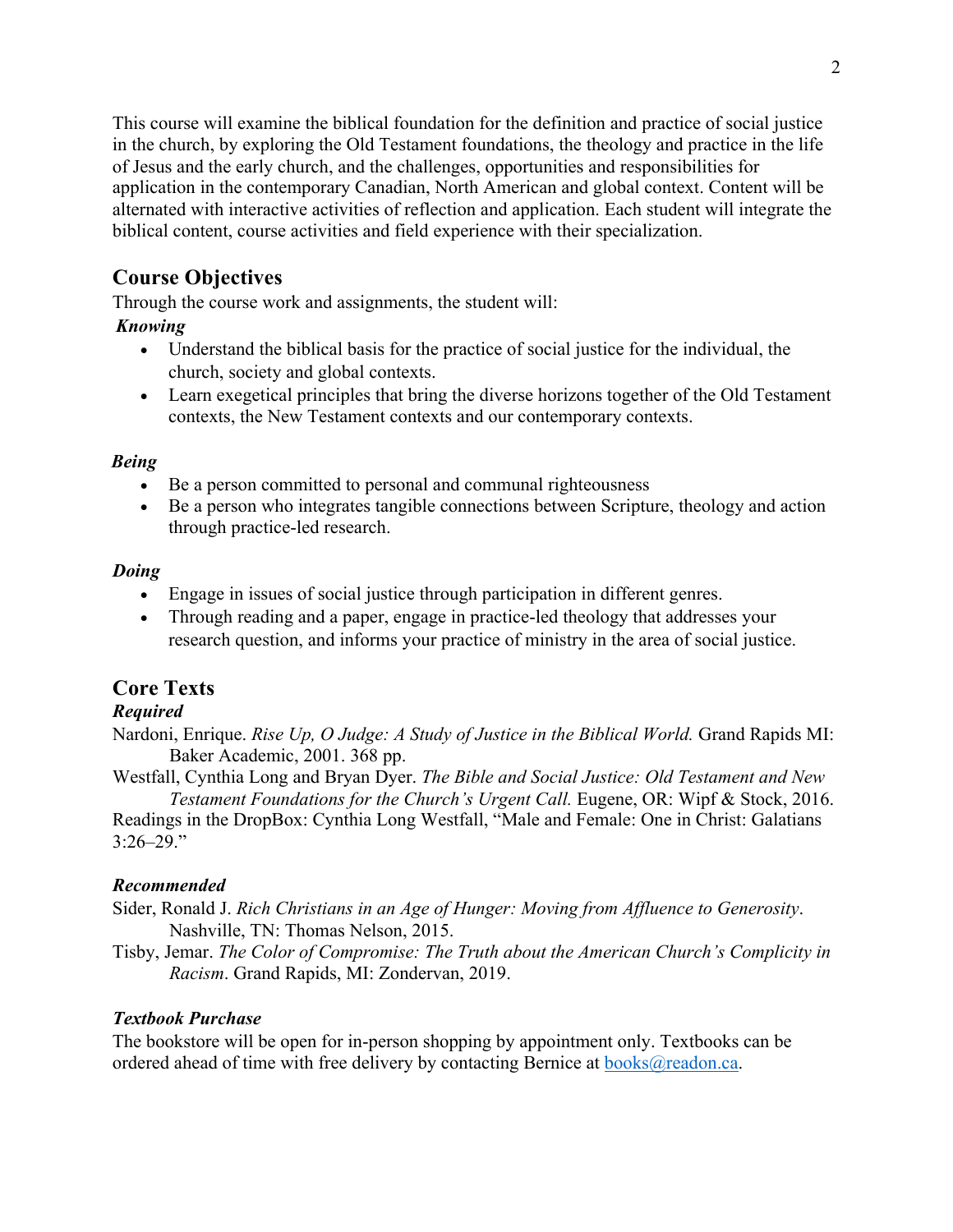## *Additional Materials*

Any handouts for lectures and class discussion will be made available before class online in the course A2L.

Further procedures and guidance for assignments will be given in announcements online.

# **Course Requirements**

## *View Online Videos* (attendance)

Students are required to view all online videos online and submit an attendance report on **June 25** on A2L Assessments:Assignments:Attendance

## *Online Participation* (15%)

There will be a couple of venues in which you will be expected to participate in weekly activities and contribute to A2L and Padlet:

- You will submit Exegetical Worksheets to A2L in in response to each video series.
- You will post a minimum of twice a week in the discussion forum.
- You will respond to the contribution/content/topics of a minimum of five others weekly.
- You will post at current event to Padlet once a week
- You will meet weekly for course discussion

## *Reading* (10%)

The required reading for the course is 4,000 pages. The student will read the core texts and select appropriate reading on social justice (particularly as it relates to their research question) and submit on A2L a list of books and number of pages read on **June 25**.

#### *Written Assignments*

# **Preliminary Annotated Bibliography & Presentation** (10%)

The student will develop an annotated bibliography of approximately 5–10 resources (at least 1,500 pages) that are the most informative related to your specific interest/category of social justice in the area of your research interest (see schedule for categories), and write a 100-150 word annotation for each resource. Relevant resources previously read for other courses may be submitted (mark with \*). This is your summary of the best sources available in your area of interest. Submit this assignment to A2L in PDF form on Friday, May 21. Present (or make a 10 minute video of) your bibliography in the WebEx session on Wednesday, May 26**. Follow the MDC Style Guide for your bibliography entries.**

# **Summary of Biblical and Theological Foundations** (20%)

Utilizing material from the class sessions, online materials and reading the student will describe the biblical and theological basis for *your specific practice-led research* in social justice. **The paper will be approximately 3,000 words (12 pages), and submitted to A2L in PDF form June 9 at 3 p.m.**

Include footnotes and bibliography. For all matters of style and form, consult the McMaster Divinity College Style Guidelines for Essays and Theses: http://www.macdiv.ca/students/documents/MacStyleGuide.pdf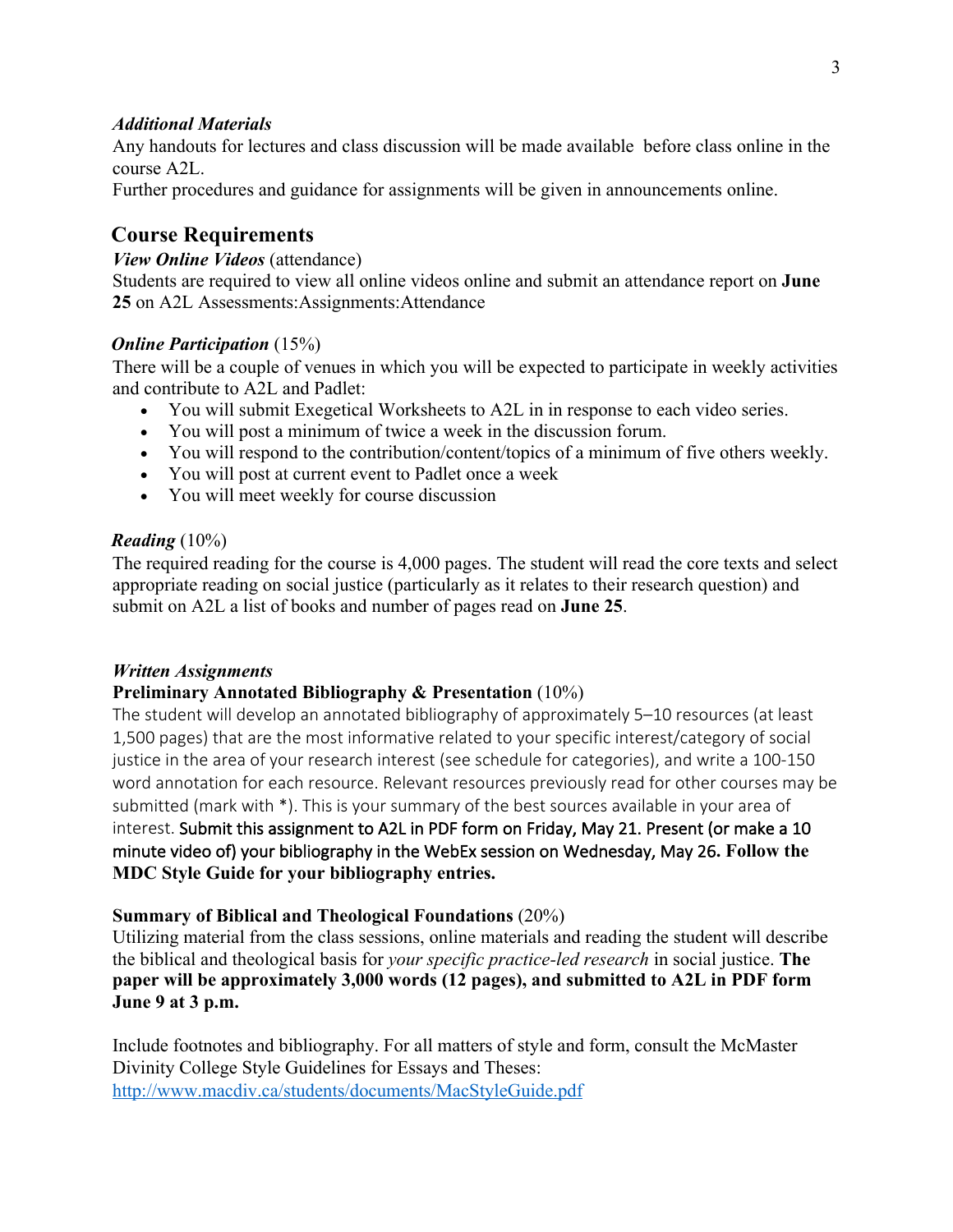## **Major Paper on Practice-Led Research in Social Justice** (40%)

The student will demonstrate practice-led research through a particular focus/interest in social justice and be prepared to discuss their research with the class on June 5. Their paper will include an introduction, five sections and a conclusion (subheadings are advised):

- Clearly explain how the paper is rooted based in your identity, experiences and practice
- Explore the challenges and problems that provoke this study (i.e. Why does this ministry practice need to be addressed?)
- Identify and develop a procedure for a methodology suitable for researching this topic.
- Integrate the biblical and theological foundations for practice from your previous paper with appropriate revisions
- A consideration of new approaches to address and improve ministry practice (local and beyond) and reflection on the application to your own ministry.

# **The paper will be approximately 8,000 words. Submit to A2L in PDF form on June 25 at 11:59 p.m.**

Include footnotes and bibliography. For all matters of style and form, consult the McMaster Divinity College Style Guidelines for Essays and Theses: http://www.macdiv.ca/students/documents/MacStyleGuide.pdf

## **Class Presentation**

Present/summarize where you are in your research to the class in the Webex session on **June 9.**

| <b>Course Assessment Summary</b>                      |     |
|-------------------------------------------------------|-----|
| <b>Online Participation</b>                           | 15% |
| Reading                                               | 15% |
| Preliminary Annotated Bibliography & Presentation 10% |     |
| Summary of Biblical and Theological Foundations 20%   |     |
| Paper on Social Justice                               | 40% |

#### **Classroom Behavior**

#### *Attendance*

Students are required to be listen to all videos and submit an attendance report on **June 25.**

#### *Participation*

Please respect the opinions of others without disrespect or ridicule, even if you do not agree with them. However, feel free to respond logically and critically in an orderly manner. Similarly content in all papers should be irenic while it may critique alternate positions.

Students are not to carry on off-topic conversations on the phone, chat or on the internet during online sessions.

Students who fail to respect these guidelines will be dismissed from the class with consequences.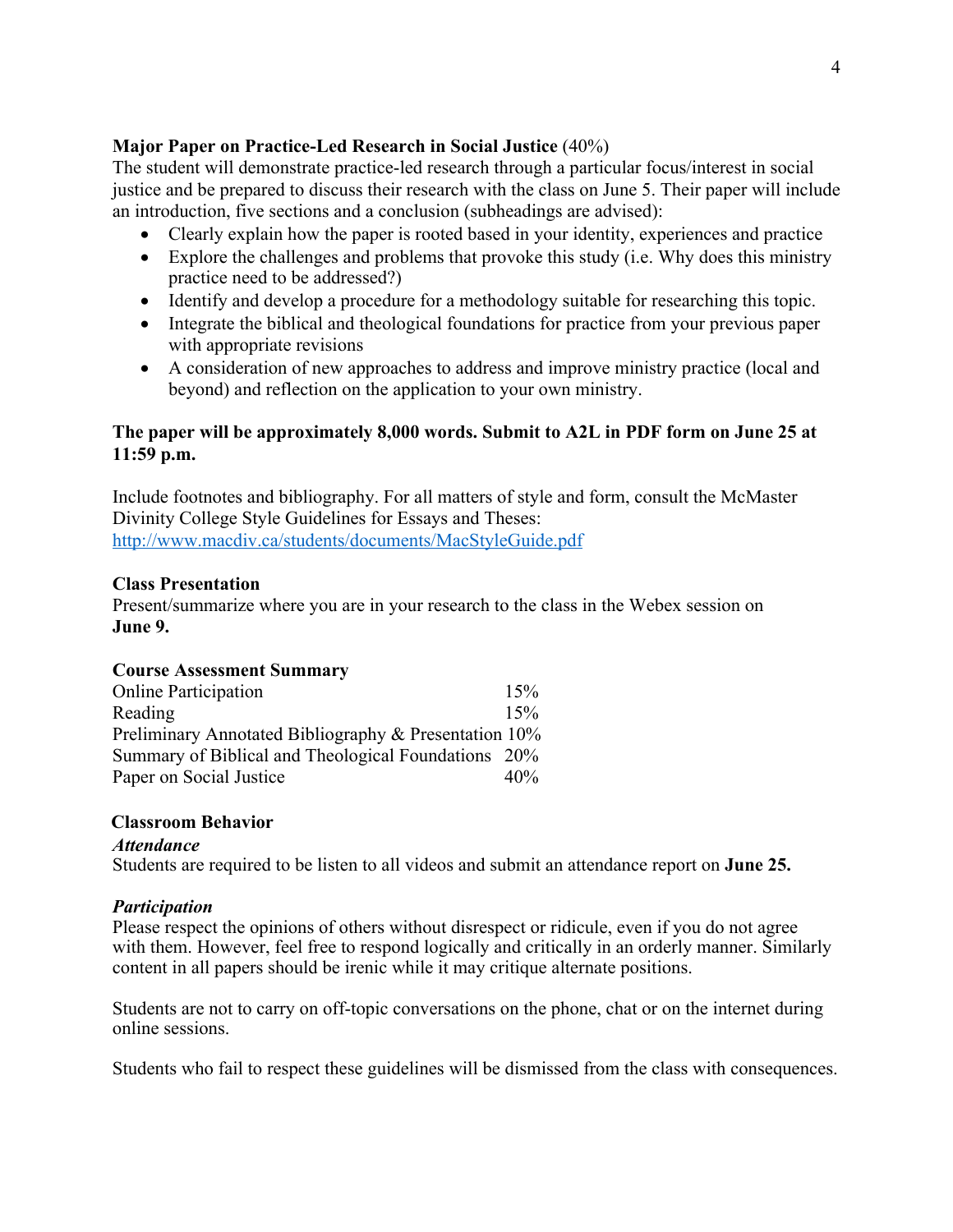**Late Assignments** lose 2% each day for 7 days, and then 4% a day up to 30%. However, no assignments will be accepted after **June 25**.

#### **MDC Policies**

#### *Academic Honesty*

Academic dishonesty is a serious offence that may take any number of forms, including plagiarism, the submission of work that is not one's own or for which previous credit has been obtained, and/or unauthorized collaboration with other students. Academic dishonesty can result in severe consequences, e.g., failure of the assignment, failure of the course, a notation on one's academic transcript, and/or suspension or expulsion from the College.

Students are responsible for understanding what constitutes academic dishonesty. Please refer to the Divinity College Statement on Academic Honesty  $\sim$ 

http://www.mcmasterdivinity.ca/programs/rules-regulations

#### *Gender Inclusive Language*

McMaster Divinity College uses inclusive language for human beings in worship services, student written materials, and all of its publications. In reference to biblical texts, the integrity of the original expressions and the names of God should be respected. The NRSV and TNIV are examples of the use of inclusive language for human beings. It is expected that inclusive language will be used in chapel services and all MDC assignments.

#### *Style*

All stylistic considerations (including but not limited to questions of formatting, footnotes, and bibliographic references) must conform to the McMaster Divinity College Style Guidelines for Essays and Theses

Failure to observe appropriate form will result in grade reductions.

#### **Office Hours:**

Wednesday every Wednesday after **Online Discussion** Also available by appointment

\*\*\*\* Disclaimer on Syllabi posted on the web and at the bottom of each syllabus:

**Please Note: This syllabus is the property of the instructor and is prepared with currently available information. The instructor reserves the right to make changes and revisions up to and including the first day of class.**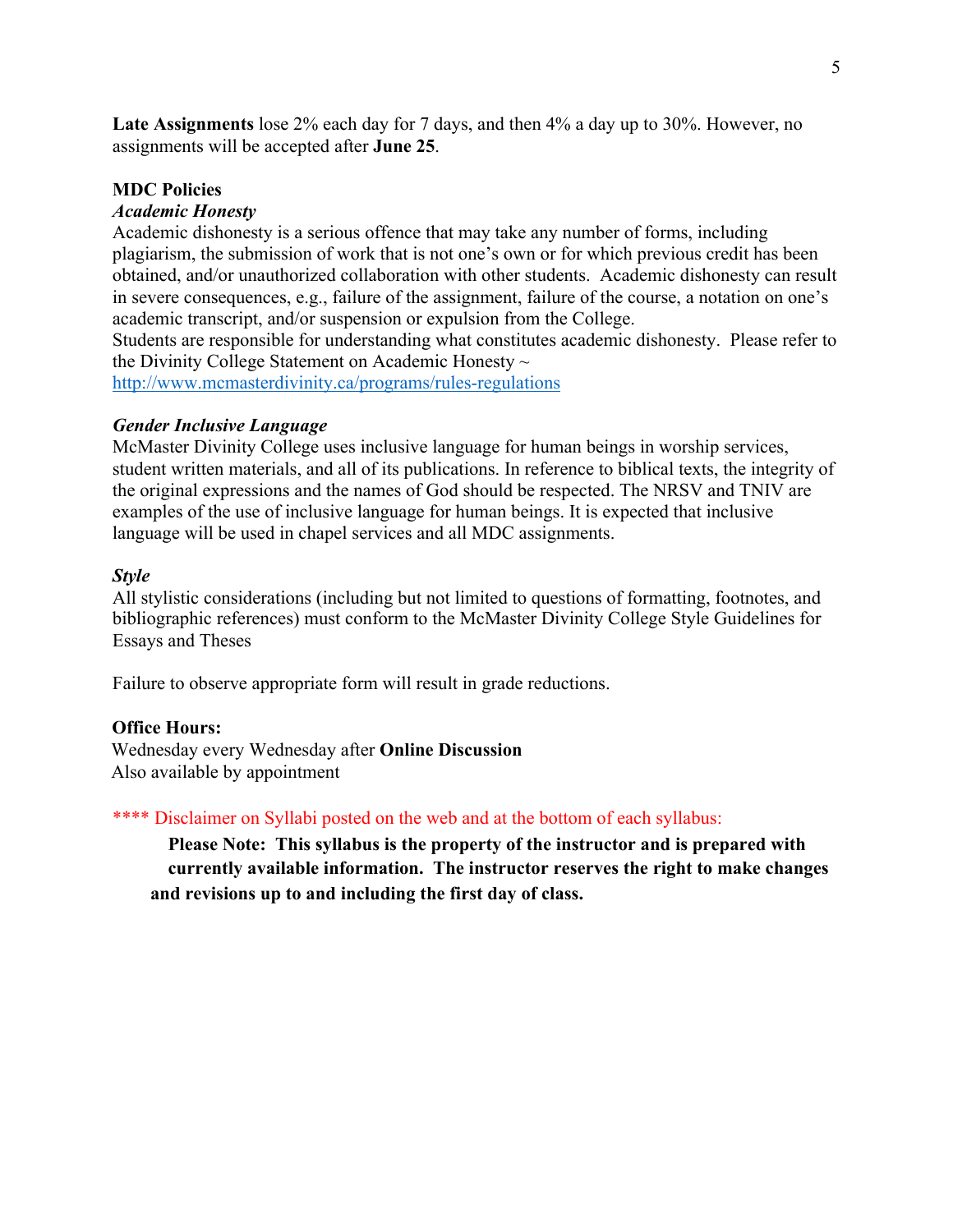| <b>Date</b>             | <b>Social Justice Topic</b>                                           | Reading                                       | <b>Class Activity</b>                                           |
|-------------------------|-----------------------------------------------------------------------|-----------------------------------------------|-----------------------------------------------------------------|
| <b>May</b><br>$10 - 16$ | <b>Introductory WebEx Session:</b><br>Wednesday, May 12, 3-4:50 pm    | Nardoni, 1-94                                 | Current events: each student                                    |
|                         |                                                                       | Westfall, 1-34                                | uploads a relevant news article<br>Identify areas of concern    |
|                         | Video: Overview of Social Justice<br>Video: Historical Contexts       |                                               | Develop a working definition                                    |
|                         | Video: OT Law                                                         |                                               | Identify current issues/responses                               |
|                         |                                                                       |                                               |                                                                 |
| <b>May</b><br>$17 - 23$ | Video: OT Narratives<br>Video: OT Wisdom Literature                   | Nardoni, 99-150<br>Westfall 35-63             | Current events: each student<br>uploads a relevant news article |
|                         | Video: OT Poetry                                                      |                                               | Bring examples of songs & poetry                                |
|                         | Wednesday, May 19, 3-4:50 pm                                          |                                               | <b>Tell Stories</b><br>Engage in songs & poetry                 |
|                         | <b>Online Discussion on Narratives</b><br>and Social Justice          |                                               | Identify contemporary wisdom                                    |
|                         |                                                                       |                                               | genres                                                          |
| <b>May</b>              | Video: OT & Second Temple                                             | Nardoni, 151-262 &                            | <b>Current events: each student</b>                             |
| $24 - 30$               | Prophecy & Apocalyptic<br>Video: Jesus-life & teaching                | 290-304<br>Westfall, 64-124 &                 | uploads a relevant news article<br>Use of fiction/media         |
|                         | Video: Early Church/Jewish                                            | $152 - 75$                                    | Developing a personal mission                                   |
|                         | Christianity<br>Friday, May 21 submit                                 |                                               | statement<br>Addressing church policy/mission                   |
|                         | bibliography                                                          |                                               | and defining responsibility                                     |
|                         | Wednesday, May 26, 3-4:50 pm<br><b>Present Annotated Bibliography</b> |                                               |                                                                 |
|                         | <b>Online Discussion Jesus and Social</b>                             |                                               |                                                                 |
|                         | Justice                                                               |                                               |                                                                 |
| <b>May 31-</b>          | Video: Pauline Epistles                                               | Nardoni, 263-89 &                             | <b>Current events: each student</b>                             |
| June 6                  | Video: Early Christian Eschatology                                    | $304 - 24$<br>Westfall, 125-51 &              | uploads a relevant news article<br>Cross-cultural practices     |
|                         | Wednesday, June 2, 3-4:50 pm                                          | 176-97                                        | Strategize effective missions                                   |
|                         | <b>Online Discussion</b> on questions<br>about Life Maps & final      | Westfall, "Male and<br>Female: One in Christ" | Trajectories, probability, and<br>Prediction                    |
|                         | project/paper                                                         |                                               |                                                                 |
|                         |                                                                       |                                               |                                                                 |
| June<br>$7 - 11$        | Video: Conclusion to the course                                       |                                               |                                                                 |
| June 9                  | <b>Closing WebEx Session:</b>                                         |                                               | <b>Presentations of Life Maps at</b>                            |
|                         | Wednesday, June 9, 3:00-4:50<br><b>Theological Paper due</b>          |                                               | closing online WebEx session                                    |
|                         | Presentation of where you are in                                      |                                               |                                                                 |
|                         | your research                                                         |                                               |                                                                 |
| June 25                 |                                                                       |                                               |                                                                 |
| 11:59 p.m.              | <b>Reading Report due</b><br><b>Attendance Report due</b>             |                                               |                                                                 |
|                         | Major Paper on Practice-Led Research due                              |                                               |                                                                 |
|                         |                                                                       |                                               |                                                                 |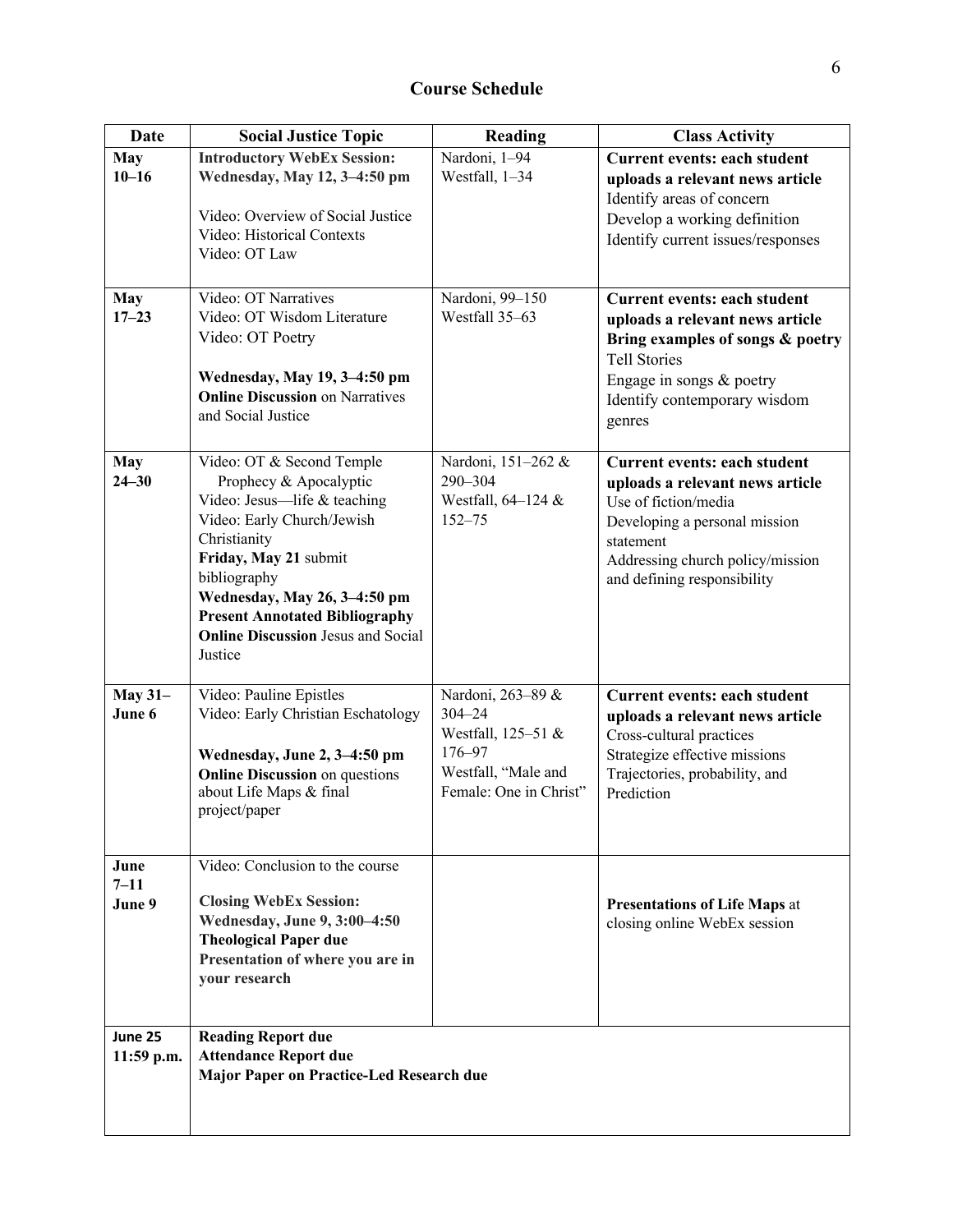#### *Select Bibliography*

- Birch, Bruce C. *Let Justice Roll Down: The Old Testament Ethics and Christian Life*. Louisville, KY: Westminster/John Knox, 1991.
	- \_\_\_\_\_. *What Does the Lord Require? The Old Testament Call to Social Witness*. Louis, KY: Westminster John Knox Press, 1985.
- Cone, James H. *The Cross and the Lynching Tree*. New York: Orbis, 2011.
- Dempsey, Carol J. *Hope Amidst the Ruins: The Ethics of Israel's Prophets*. St. Louis: Chalice, 2000.
- Du Mez, Kristen Kobes. *Jesus and John Wayne: How White Evangelicals Corrupted a Faith and Fractured a Nation.* New York: Liveright, 2020.
- Donahue, John R. *What does the Lord Require? A Bibliographical Essay on the Bible and Social Justice.* Series IV--Study Aids on Jesuit Topics, 23. Revised ed. Saint Louis, MO: Institute of Jesuit Sources, 2000.
- \_\_\_\_\_. *Seek Justice That You May Live: Reflections and Resources on the Bible and Social Justice.* Mahwah, NJ: Paulist, 2014.
- Elliott, J. H. *A Home for the Homeless: A Social-Scientific Criticism of 1 Peter, Its Situation and Strategy*. Eugene, OR: Wipf & Stock Publishers, 2005.
- Epzstein, Léon. *Social Justice in the Ancient Near East and the People of the Bible*. Trans. by J. Bowden; London: SCM, 1986.
- Hamilton, Jeffries M. *Social Justice and Deuteronomy: The Case of Deuteronomy 15*. Atlanta: Scholars, 1992.
- Henriot, Peter J., Edward P. DeBerri, and Michael J. Schultheis. *Catholic Social Teaching: Our Best Kept Secret*. Maryknoll, NY: Orbis, 1998.
- Houston, Walter. *Contending for Justice: Ideologies and Theologies of Social Justice in the Old Testament*. London: T&T Clark, 2008.
- \_\_\_\_\_. *Justice: The Biblical Challenge*. Biblical Challenges in the Contemporary World. London: Equinox, 2010.
- Howard-Brook, Wes. *Becoming Children of God: John's Gospel and Radical Discipleship*. Maryknoll, NY: Orbis, 1999.

Janzen, Waldemar. *Old Testament Ethics: A Paradigmatic Approach.* Louisville, KY: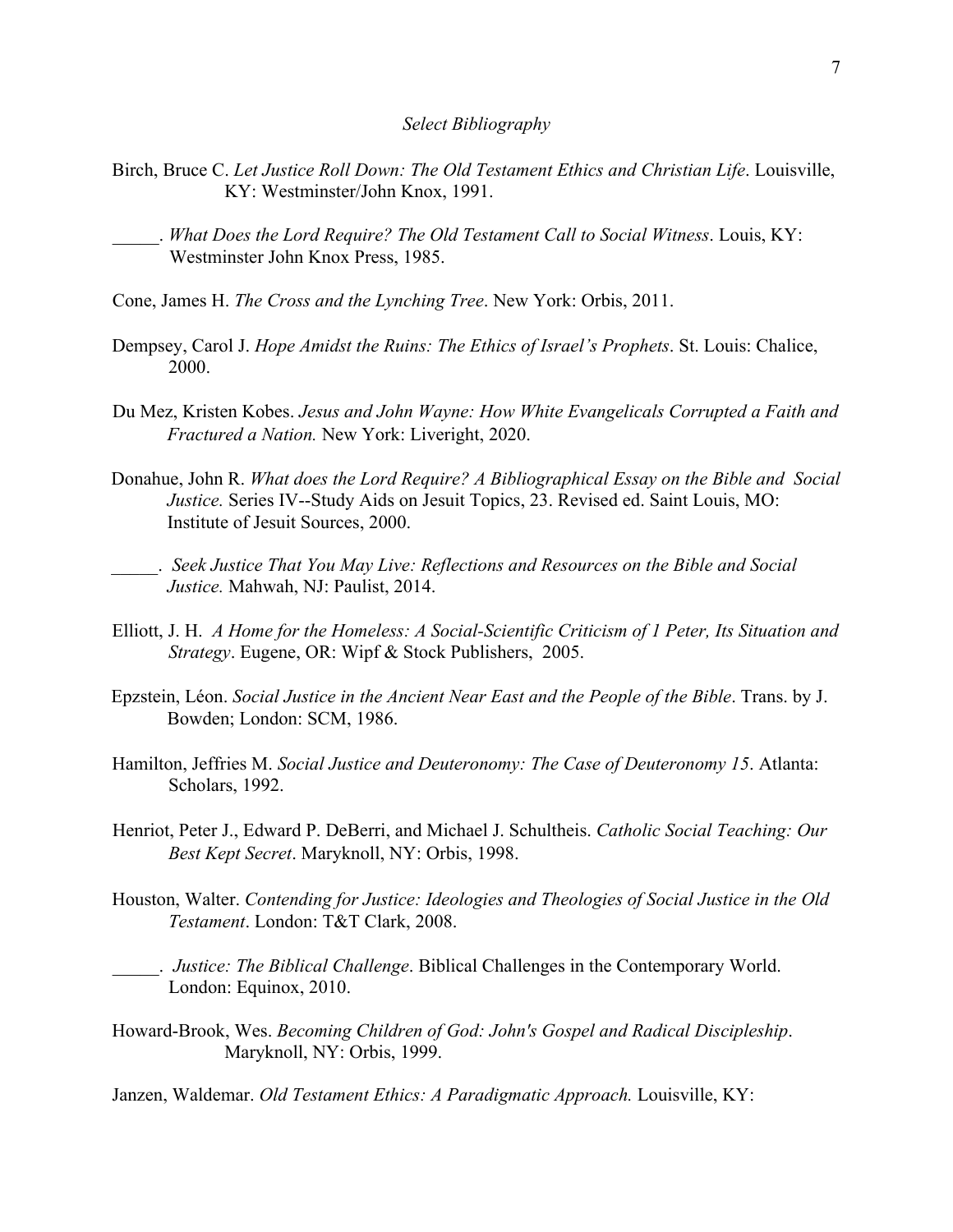Westminster John Knox Press, 1994.

- Karris, Robert J., OFM. *Jesus and the Marginalized in St. John's Gospel.* Collegeville: Liturgical Press, 1990.
- Keller, Timothy. *Generous Justice: How God's Grace Makes Us Just.* New York: Penguin, 2012.
- Keeran, Daniel. *Radical Christianity: Peace and Justice in the New Testament* . Victoria, BC: Counsellor Publishing, 2006.
- Lohfink, Norbert F. *Option for the Poor: The Basic Principle of Liberation Theology in the Light of the Bible*. N. Richmond Hills, TX: BIBAL, 1987.
- Malchow, Bruce V. *Social Justice in the Hebrew Bible: What Is New and What Is Old.* Collegeville, MN: Liturgical Press, 1996.
- Malina, Bruce J., and Richard L. Rohrbaugh. *Social-Science Commentary on the Gospel of John.* Minneapolis: Fortress, 1998.
- Marshall , Christopher D. *Beyond Retribution: A New Testament Vision for Justice, Crime, and Punishment*. Studies in Peace and Scripture; Grand Rapids, MI: Eerdmans, 2001.
- McCaulley, Esau. *Reading While Black: African American Biblical Interpretation as an Exercise in Hope*. Downers Grove, IL: IVP Academic, 2020.
- Myers, Ched. *Binding the Strong Man: A Political Reading of Mark's Story of Jesus*, Maryknoll, N.Y.: Orbis Books, 1988.
- Nardoni, Enrique. *Rise Up, O Judge: A Study of Justice in the Biblical World.* Grand Rapids MI: Baker Academic, 2001.
- Nel, Philip Johannes, 'Social Justice as Religious Responsibility in Near Eastern Religions: Historic Ideal and Ideological Illusion.' *Journal of Northwest Semitic Languages* 26 (2000) 143–153.
- Paris, Peter J, and Olupona Jacob Obafemi Kehinde. *Religion and Poverty : Pan-African Perspectives*. E-Duke Books Scholarly Collection. Durham: Duke University Press, 2009.
- Paul, Greg. *God in the Alley: Being and Seeing Jesus in a Broken World*. Colorado Springs, CO: WaterBrook, 2004.
- Pleins, J. David. *The Social Visions of the Hebrew Bible: A Theological Introduction*. Westminster John Knox , 2001.

Reventlow, Henning Graf and Yair Hoffman (eds). *Justice and Righteousness: Biblical Themes*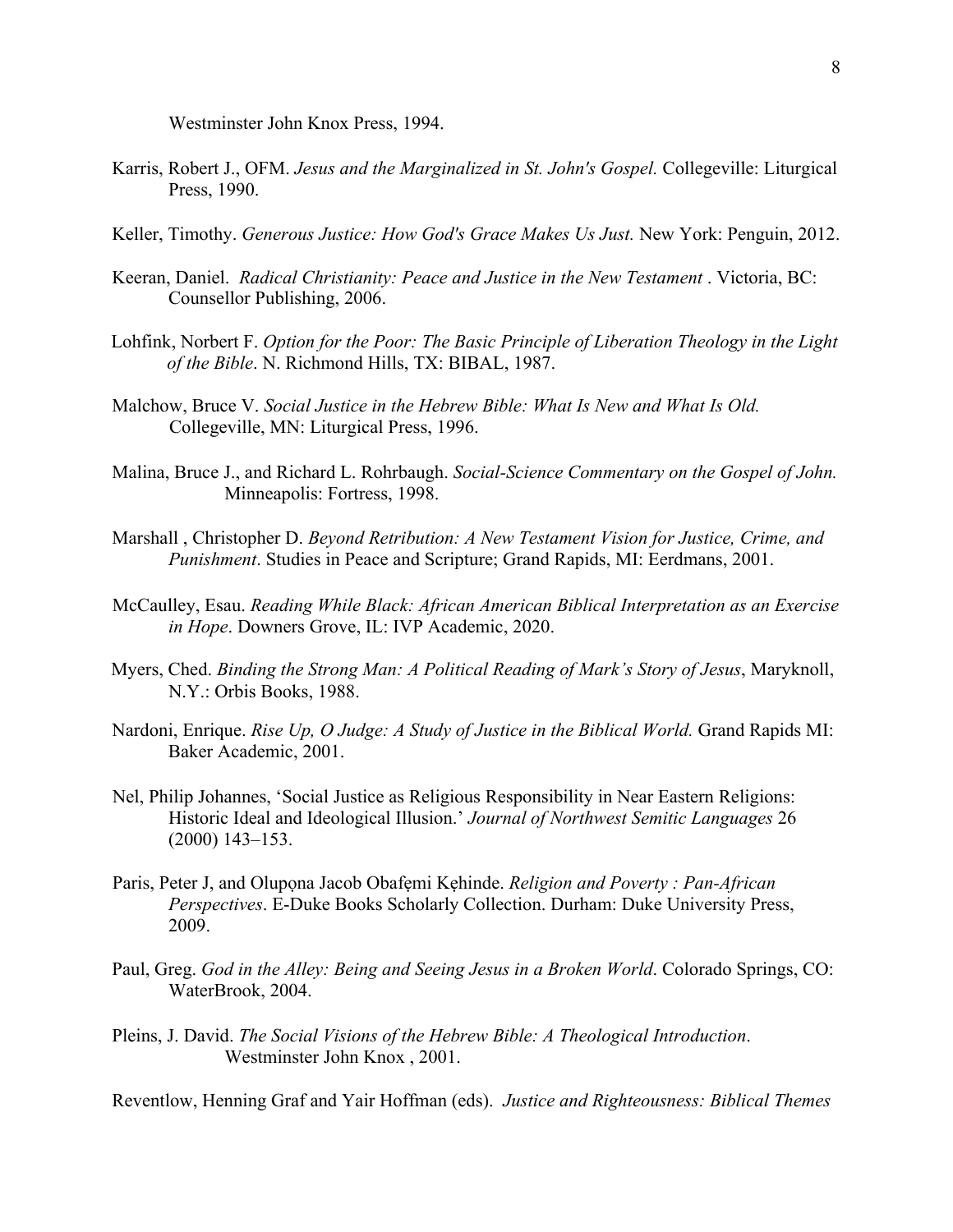*and their Influence.* JSOTSS 137; Sheffield: JSOT Press, 1992.

Ringe, Sharon. *Jesus, Liberation and the Biblical Jubilee*. Philadelphia: Fortress, 1985.

- Rodriguez, Dario Lopez. *The Liberating Message of Jesus: The Message of the Gospel of Luke*. Pentecostals, Peacemaking and Social Justice Series. Eugene, OR: Pickwick, 2012.
- Schiess, Kaitlyn and Michael Wear. *The Liturgy of Politics: Spiritual Formation for the Sake of Our Neighbor.* Downers Grove, IL: IVP, 2020.
- Sider, Ronald J. *Good News and Good Works: A Theology for the Whole Gospel*. Grand Rapids, MI: Baker, 1993.

- Swartley, Willard M. *Covenant of Peace: The Missing Peace in New Testament Theology and Ethics*. Grand Rapids, MI: Eerdmans, 2006.
- Talmez, Elsa. *The Scandalous Message of James: Faith Without Works Is Dead.* New York, NY: Crossroad, 2002.
- Tisby, Jemar. *The Color of Compromise: The Truth about the American Church's Complicity in Racism*. Grand Rapids, MI: Zondervan, 2019.
- **\_\_\_\_\_.** *How to Fight Racism: Courageous Christianity and the Journey Toward Racial Justice.*  Grand Rapids, MI: Zondervan, 2021.
- Warren, Michelle Ferrigno and Noel Castellanos. *The Power of Proximity: Moving Beyond Awareness to Action.* Downers Grove, IL: InterVarsity Press, 2017.
- Weinfeld, Moshe. *Social Justice in Ancient Israel and in the Ancient Near East.* Minneapolis, MN: Fortress, 1995.
- Wink, Walter. *Engaging the Powers: Discernment and Resistance in a World of Domination*. The Powers Trilogy, Vol. 3; Minneapolis, MN: Fortress Press, 1992.
	- \_\_\_\_\_. *Naming the Powers: The Language of Power in the New Testament*. The Powers Trilogy, Vol. 1. Philadelphia: Fortress Press, 1984.
- \_\_\_\_\_. *The Powers that Be: Theology for a New Millennium*. New York: Doubleday, 1999.
- \_\_\_\_\_. *Unmasking the Powers*: *The Invisible Forces That Determine Human Existence*. The Powers Trilogy, Vol. 2. Philadelphia: Augsburg Fortress Publishers, 1986.

\_\_\_\_\_. *Rich Christians in an Age of Hunger: Moving from Affluence to Generosity.* Nashville, TN: Thomas Nelson, 2005.